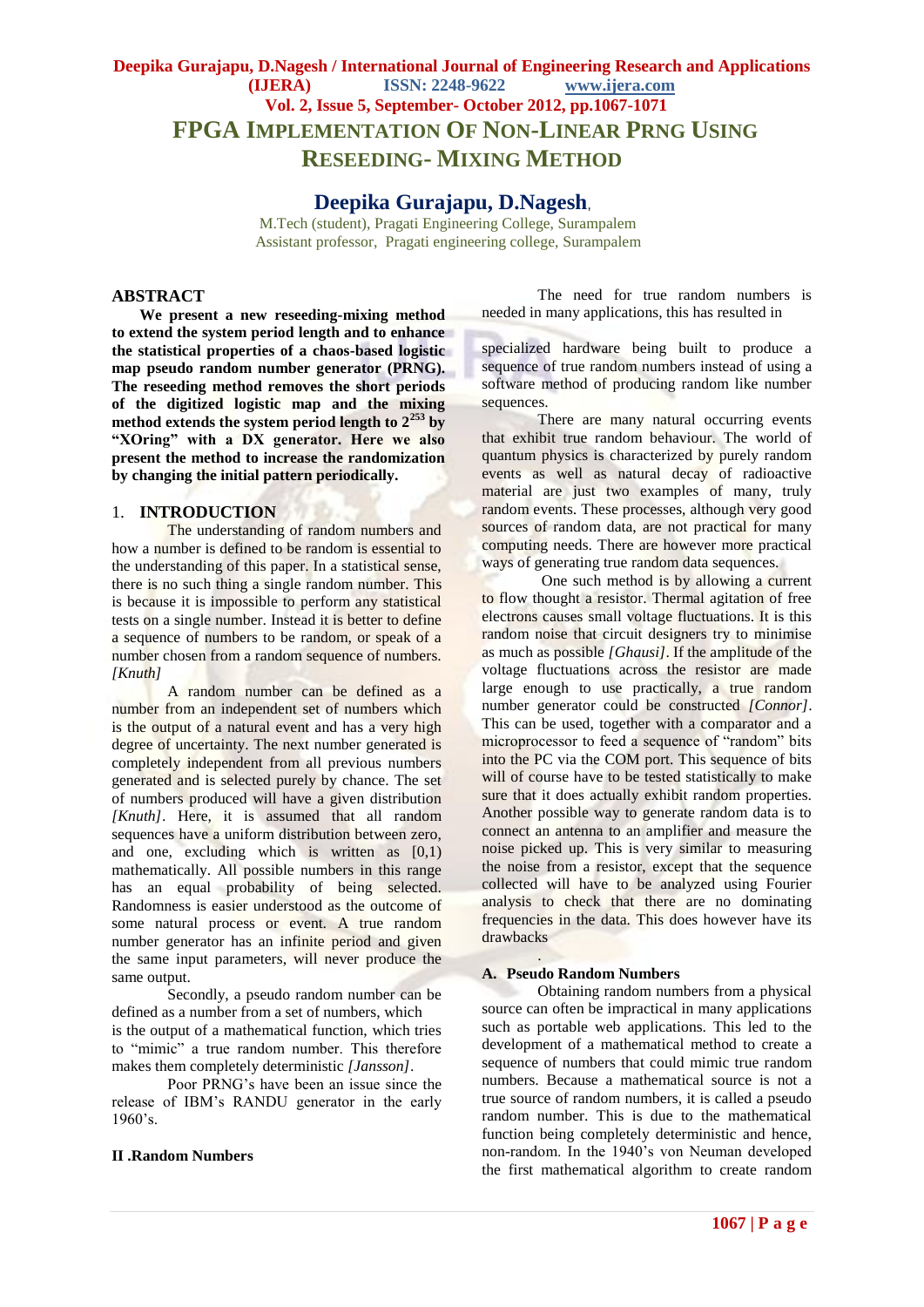# **Deepika Gurajapu, D.Nagesh / International Journal of Engineering Research and Applications ISSN: 2248-9622** www.ijera.com **Vol. 2, Issue 5, September- October 2012, pp.1067-1071**

numbers. This was known as the middle-square method, and while it could produce seemingly random number sequences, it quickly proved to be a very poor source of pseudo random numbers. These methods of producing pseudo random numbers are known as pseudo random number generators or PRNG for short.

# **B. Current Prngs**

The first reliable PRNG algorithm was proposed by D. H. Lehmer in 1949, called the Linear Congruential Generator (or Linear Congruential Method, LCM). This method has been one of the most well known and widely used methods for generating random sequences. However, this method is not without flaws. It is well know that the sequence generated forms a lattice structure in 3 space. 3-space are three sets of coordinates (3-tuple) plotted against three sets of axis. This concept can be extended to 4,5… n-space.

# **III. Qualities of Prng Must Possess**

A good PRNG can be designed and built following a few simple guide lines. This however does not make the actual task of designed such an algorithm a menial task.

These six characteristics are as follows:

--Since processing power is not limited to the extent as it was a few decades ago, PRNG algorithms must still be short and efficient. This will allow pseudo random numbers to be generated in only a few clock cycles to allow the processor to continue with the main calling function or program *[Jansson, Atreya]*.

--Since PRNG's are of the form of a mathematical function, it is noted that they will, at some stage, begin to repeat themselves *[Park]*. It is this period of a PRNG that must be as long as possible *[Jansson, Atreya]*.

---There are statistical tests in use that can test the possibility of randomness with high levels of accuracy. The sequence produced from a PRNG should be checked against these tests, and pass them *[Jansson]*.

--By analysing the outputs of a PRNG, it should not be possible to predict the next number that will be generated *[Atreya]*.

--A random number sequence, in its binary representation, must have, on average, an equal amount of 1's and 0's. Furthermore, there must be no noticeable patterns in the bit string. *[Atreya]*.

--A PRNG must be seeded with a value, and given the same value, the same sequence of numbers must be produced (this is especially important for Monte Carlo simulations discussed later). For systems where the PRNG must behave in a more random manner, the seed must not be known or must not be able to be calculated. In this aspect, it is important that the seed contain a high level on entropy.

# **A. Selecting A Seed**

Selecting a seed number for a PRNG can be a very important process in the correct operation of a PRNG. In some applications it is acceptable to use a predefined seeding value or, for example the time of day. In security applications, this method of seeding a PRNG is not so simple. If the seeding value can be discovered, the entire security of an application can be broken .

This technique is known as delayed coordinates and can be explained as a comb being passed through a set of numbers to pick out, or identify, any patterns in the data. This can be extended to as many dimensions as one likes also known as n-dimensional space. Three dimensions are used so that it is easy to plot on set of three axes. An extra dimension is possible in the form of displaying time data. This will show how the sequence is being generated and whether there is some pattern in the generation process. Also, by modifying the lag it is possible to find dependencies in the data that is not immediately obvious*.* Another very similar method as the one above is to check how dependent a number in a sequence is from its predecessor

# **B. Construction And Testing Of A Hardware RNG**

The use of a physical device to generate random numbers can possibly be one of the most secure methods of generating random numbers for computational needs. It is not, however, suited for all applications. Monte Carlo experiments, for example, should not be performed using a physical random number generator. This is due to the fact that the same sequence of numbers can never be obtained again which will result in an experiment never being replicated exactly. This will have major implications when results need to be verified by colleagues. Instead, a good PRNG should be used with very good statistical properties. But for purposes of security and cryptography, the use of a physical device is desirable. This is because a hardware device, if properly constructed, will have a high degree of entropy.

## **C. PRNGs for Simulations**

The output sequence of random numbers is produced in the following manner.

 $Xi+1 = aXi + c (mod n)$ 

# **D. Linear Feedback Shift Register**

Linear feedback shift register (LFSR) is composed of a register of n memory elements, each of them is capable of storing one bit, and having one input and one output; and a clock which controls the shift operation (the °ow of data between these elements) and the feedback operation. At each time unit the content of element 0 is output, the content of each element i is moved to element i+1, and the new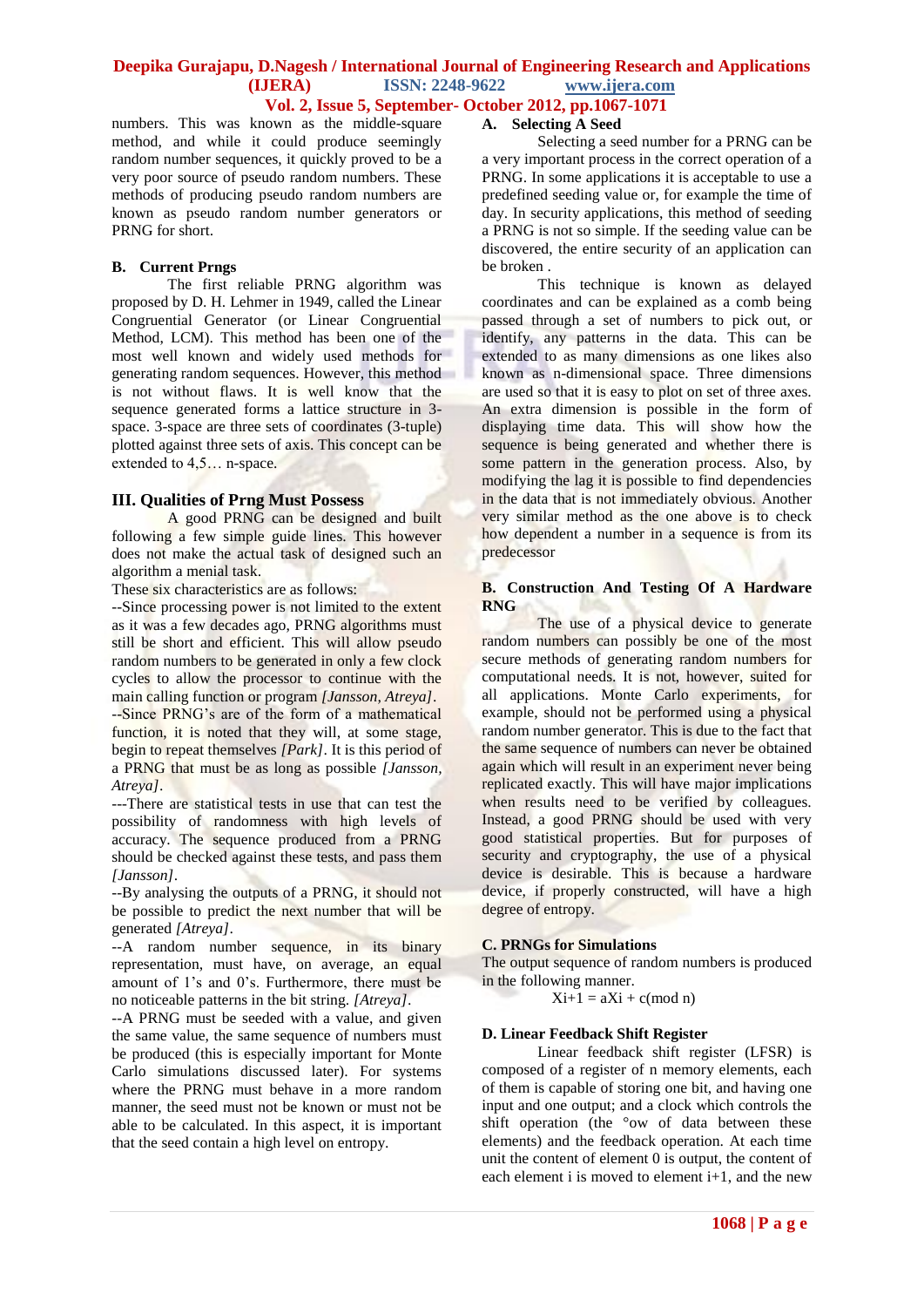# **Deepika Gurajapu, D.Nagesh / International Journal of Engineering Research and Applications (IJERA) ISSN: 2248-9622 www.ijera.com Vol. 2, Issue 5, September- October 2012, pp.1067-1071**

content of element n+1 is the output of the feedback function.

The feedback function is xor of the content of a fixed subset of the register elements. This subset (also called a tap sequence) is represented by a polynomial of the form



If element is used as input to the feedback function (i.e.,  $c0 = 1$ ), the LFSR is said to be nonsingular. If the LFSR is non-singular and the polynomial is a primitive polynomial, and the initial content of the register is not all zero, then the LFSR produces output with the maximum possible period 2n+1. [21] (H16:2) listsof primitive polynomials modulo 2.

#### **E. Generalized Feedback Shift Register**

Generalized feedback shift register (GFSR) [15] is a refinement of LFSR. It is non-singular, the polynomial is primitive, and its degree is 3 (a trinomial). Among GFSR'sadvantages are: better distribution, long period, and speed.

## **F. Reseeding Technique**

Reseeding technique is widely used in LFSR for test pattern generation [26], [27] and in CB-PRNG for period extension. Cernák [13] presented a reseeding method either to perturb the state value or the system parameter of digitized logistic map (LGM) for removing the short periods of a CB-PRNG. In 1998, Sang *et al.* applied a different reseeding method in perturbing a CB-PRNG to extend its period length up to  $3.362 \times 10^{29}$ and the lower bound of the reseeded system can be calculated. Li *et al.* [16] discovered that the reseeding technique not only removes the short periods but also improves the statistical properties of CB-PRNG. Recently, these merits of reseeding were confirmed by exhaustive simulation [28] in a 32-b implementation of a CB-PRNG.

## **IV. Proposed RM-PRNG**

Fig. 1 shows the schematic diagram of the RM-PRNG, which is composed of three modules: Nonlinear Module, Reseeding Module, and Vector Mixing Module. In a 32-b implementation, the Nonlinear Module has a controlled 32-b state register and a Next-State construction circuitry. The controlled register stores the state value which can be set to Seed1 by the Start command. The Next-State construction circuitry produces the next state value according to the recursive formula. For each generated state value, the reseeding control unit (RCU) in the Reseeding Module compares the values for checking the fixed point condition,



and increases the reseeding counter (RC) at the same time. The RC will be reset and the reseeding operation will be activated when either the fixed point condition is detected or the RC reaches the reseeding period  $\square \square$ . When reseeding is activated, the state register will be loaded through the reseeding multiplexer (RMux) with a value described in Section III-B. Otherwise, the value of  $\Box$  is directly loaded into the state register. The output of the proposed RM-PRNG is obtained by mixing  $Xt+1$  with the output  $Yt+1$  from an auxiliary linear generator

(ALG) in the Vector Mixing Module according to the rule given in Section III-C.

## **A. Nonlinear Module**

We use the LGM as the next-state construction function in the Nonlinear Module so that

$$
X_{t+1} = F(X_t) = \gamma X_t (1 - X_t), \quad t \ge 0
$$

(1)

. Choosing a value 4 for not only makes the LG Mchaotic but also simplifies the implementation of (1) to merely left-shifting the product by 2 b. However, the state size decreases from 32 to 31 b, because the dynamics (1) are the same. This is equivalent to a degradation of resolution by 1 b. In addition, fixed as well as short periods exist when the LGM is digitized. From exhaustive runs for all of the seeds, we obtain all other periods for the 32-b LGM without reseeding. They are given in Table I with the longest period (18 675) and the set of short listed separately along with their total occurrences. Clearly, the performance of a CB-PRNG using only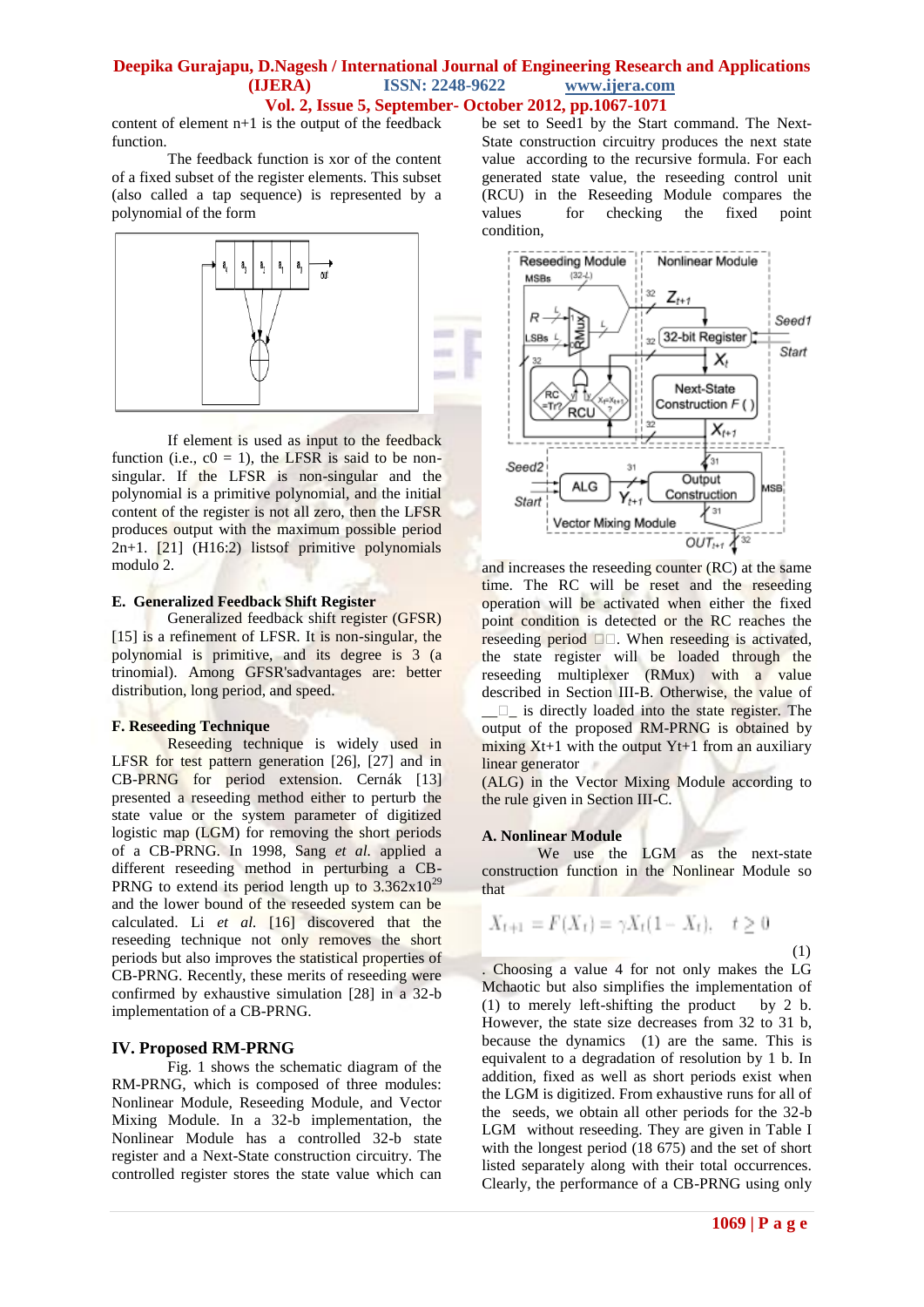# **Deepika Gurajapu, D.Nagesh / International Journal of Engineering Research and Applications ISSN: 2248-9622** www.ijera.com

the Nonlinear Module is unsatisfactory. To solve the fixed points and short-period problem, a Reseeding Module is in order.

#### **B. Reseeding Module**

The removal of the fixed points by the reseeding mechanism is obvious. When the fixed point condition is detected or the reseeding period is reached, the value loaded to the state register will be perturbed away from in the RCU by the fixed pattern according to the formula where subscripts , i , j are the bit-index, L is integer. In order to minimize the degradation of the statistical properties of chaos dynamics, the magnitude of the perturbation of the fixed pattern should be small compared Here, we set  $L=5$  so that the maximum relative perturbation is only  $(2^5-1)/2^{32}$  and the degradation can be ignored [15]. Clearly, the effectiveness of removing shortperiods depends on the reseeding period as well as the reseeding pattern . However, choosing the optimal reseeding period and the reseeding pattern is nontrivial. Nevertheless, several guidelines to choose a suitable combination had been proposed and discussed in our previous work [28]. First, the reseeding period should avoid being the values or the multiples of the short periods of the unperturbed digitized LGM. Otherwise, if the 5 LSBs of equal to when the reseeding procedure is activated. Then no effective reseeding will be realized and the system will be trapped in the short-period cycle. Hence, prime numbers should be used as the reseeding period candidates. Although the average period of the reseeded PRNG has increased more than 100 times relative to that of the non reseeded counterpart, the period can in fact be extended tremendously in the Vector Mixing Module described below.





Area Utilization Report<br>Flow Summary

| <b>Flow Status</b>                 | Successful - Mon Jul 16 19:09:43 2012   |
|------------------------------------|-----------------------------------------|
| Quartus II Version                 | 9.0 Build 132 02/25/2009 SJ Web Edition |
| <b>Revision Name</b>               | <b>PRNG</b>                             |
| <b>Top-level Entity Name</b>       | TOP MODULE                              |
| Family                             | Cyclone II                              |
| Device                             | EP2C35F672C6                            |
| <b>Timing Models</b>               | Final                                   |
| Met timing requirements            | Yes                                     |
| Total logic elements               | $77/33,216 (< 1\%)$                     |
| Total combinational functions      | $76/33,216 (< 1\%)$                     |
| Dedicated logic registers          | $33/33.216 (< 1\%)$                     |
| Total registers                    | 33                                      |
| Total pins                         | $93/475(20\%)$                          |
| Total virtual pins                 | $\mathbf{0}$                            |
| Total memory bits                  | $0/483,840(0\%)$                        |
| Embedded Multiplier 9-bit elements | 0/70(0%)                                |
| <b>Total PLLs</b>                  | $0/4(0\%)$                              |
|                                    |                                         |

Flow summary report

#### **CONCLUSIONS**

The proposed one is a hardware implementation of RM-PRNG to offer long periods and high throughput rate while adhering to established statistical standards for PRNGs. The reseeding mechanism solves the short-period problem originated from the digitization of the chaotic map, while mixing a CB-PRNG with a longperiod DX generator extends the period length to the theoretically calculated value greater than  $2^{253}$ .

Replacing a hardware-demanding CB-PRNG with a hardware-efficient MRG, the hardware cost is reduced and the hardware efficiency achieves 0.538 Mb/s-gate. In addition, the high throughput rate ( $>$ 6.4 Gb/s) is attained because RM-PRNG can generate multiple random bits in an iteration

#### **REFERANCES:**

[1] J. E. Gentle*, Random Number Generation and Monte Carlo Methods*, 2nd ed. New York: Springer-Verlag, 2003.